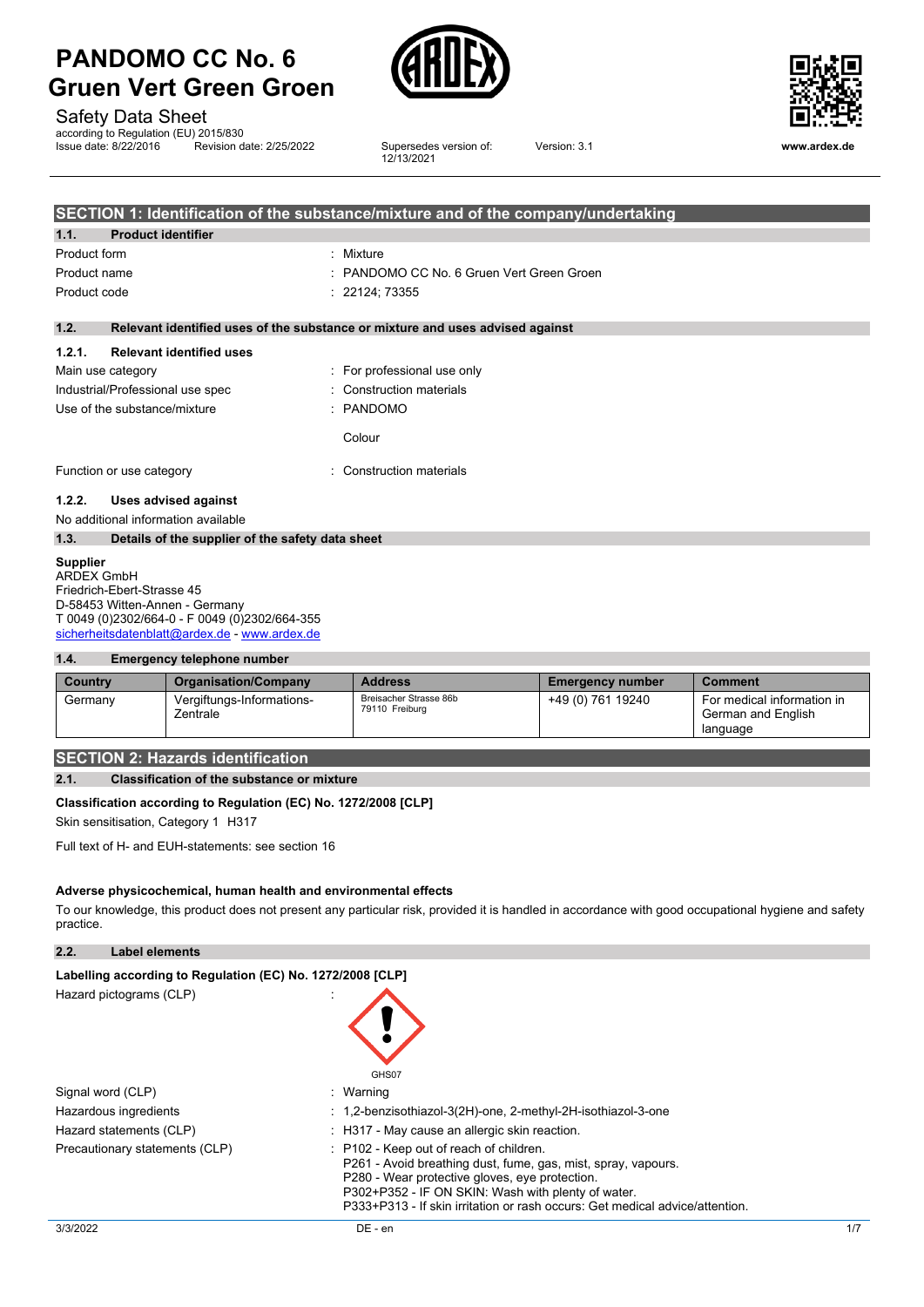## **PANDOMO CC No. 6 Gruen Vert Green Groen** Safety Data Sheet

according to Regulation (EU) 2015/830

Extra phrases **in the pharaely contents**: Dispose of contents/container in accordance with regional/national/international/local regulations.

**Labelling according to Directive 67/548/EEC or 1999/45/EC**

#### **2.3. Other hazards**

PBT: not relevant – no registration required

vPvB: not relevant – no registration required

Contains no PBT/vPvB substances ≥ 0.1% assessed in accordance with REACH Annex XIII

### **SECTION 3: Composition/information on ingredients**

#### **3.1. Substances**

#### Not applicable

#### **3.2. Mixtures**

| <b>Name</b>                                   | <b>Product identifier</b>                                                                               | $\frac{9}{6}$ | <b>Classification according to</b><br><b>Regulation (EC) No.</b><br>1272/2008 [CLP]                                                                                                                                      |
|-----------------------------------------------|---------------------------------------------------------------------------------------------------------|---------------|--------------------------------------------------------------------------------------------------------------------------------------------------------------------------------------------------------------------------|
| Maleic acid, polymer with diisobutene, sodium | (CAS-No.) 37199-81-8                                                                                    | $1.26 - 2.5$  | Eye Irrit. 2, H319                                                                                                                                                                                                       |
| 2-methyl-2H-isothiazol-3-one                  | (CAS-No.) 2682-20-4<br>(EC-No.) 220-239-6<br>(EC Index-No.) 613-326-00-9<br>(REACH-no) 01-2120764690-50 | $0 - 1.25$    | Acute Tox. 2 (Inhalation), H330<br>Acute Tox. 3 (Dermal), H311<br>Acute Tox. 3 (Oral), H301<br>Skin Sens. 1A, H317<br>Skin Corr. 1B, H314<br>Eye Dam. 1, H318<br>Aguatic Acute 1, H400 (M=10)<br>Aquatic Chronic 1, H410 |

| <b>Specific concentration limits:</b> |                                                                                                         |                                       |
|---------------------------------------|---------------------------------------------------------------------------------------------------------|---------------------------------------|
| <b>Name</b>                           | <b>Product identifier</b>                                                                               | <b>Specific concentration limits</b>  |
| 2-methyl-2H-isothiazol-3-one          | (CAS-No.) 2682-20-4<br>(EC-No.) 220-239-6<br>(EC Index-No.) 613-326-00-9<br>(REACH-no) 01-2120764690-50 | (0.0015 ≤C < 100) Skin Sens. 1A, H317 |

Full text of H- and EUH-statements: see section 16

|                         | <b>SECTION 4: First aid measures</b>                        |                                                                                                                                     |
|-------------------------|-------------------------------------------------------------|-------------------------------------------------------------------------------------------------------------------------------------|
| 4.1.                    | Description of first aid measures                           |                                                                                                                                     |
|                         | First-aid measures general                                  | : Take off contaminated clothing and wash before reuse.                                                                             |
|                         | First-aid measures after inhalation                         | Move the affected person to the fresh air. Get medical advice/attention if you feel unwell.                                         |
|                         | First-aid measures after skin contact                       | Wash skin with plenty of water. If skin irritation occurs: Get medical advice/attention.                                            |
|                         | First-aid measures after eye contact                        | IF IN EYES: Rinse cautiously with water for several minutes. Remove contact lenses, if present<br>and easy to do. Continue rinsing. |
|                         | First-aid measures after ingestion                          | Call a poison center or a doctor if you feel unwell.                                                                                |
| 4.2.                    | Most important symptoms and effects, both acute and delayed |                                                                                                                                     |
|                         | Symptoms/effects                                            | : If symptoms persist call a doctor.                                                                                                |
| 4.3.                    |                                                             | Indication of any immediate medical attention and special treatment needed                                                          |
|                         | Treat symptomatically.                                      |                                                                                                                                     |
|                         | <b>SECTION 5: Firefighting measures</b>                     |                                                                                                                                     |
| 5.1.                    | <b>Extinguishing media</b>                                  |                                                                                                                                     |
|                         | Suitable extinguishing media                                | : Water spray. Foam. Carbon dioxide. extinguishing powder.                                                                          |
|                         | Unsuitable extinguishing media                              | : Do not use a heavy water stream.                                                                                                  |
| 5.2.                    | Special hazards arising from the substance or mixture       |                                                                                                                                     |
| Fire hazard             |                                                             | : Not dangerous.                                                                                                                    |
| <b>Explosion hazard</b> |                                                             | None.                                                                                                                               |
|                         | Reactivity in case of fire                                  | Product is not explosive.                                                                                                           |
| fire                    | Hazardous decomposition products in case of                 | : Carbon oxides (CO, CO2). Sulphur dioxide.                                                                                         |
| 5.3.                    | <b>Advice for firefighters</b>                              |                                                                                                                                     |
|                         | Precautionary measures fire                                 | Evacuate area.                                                                                                                      |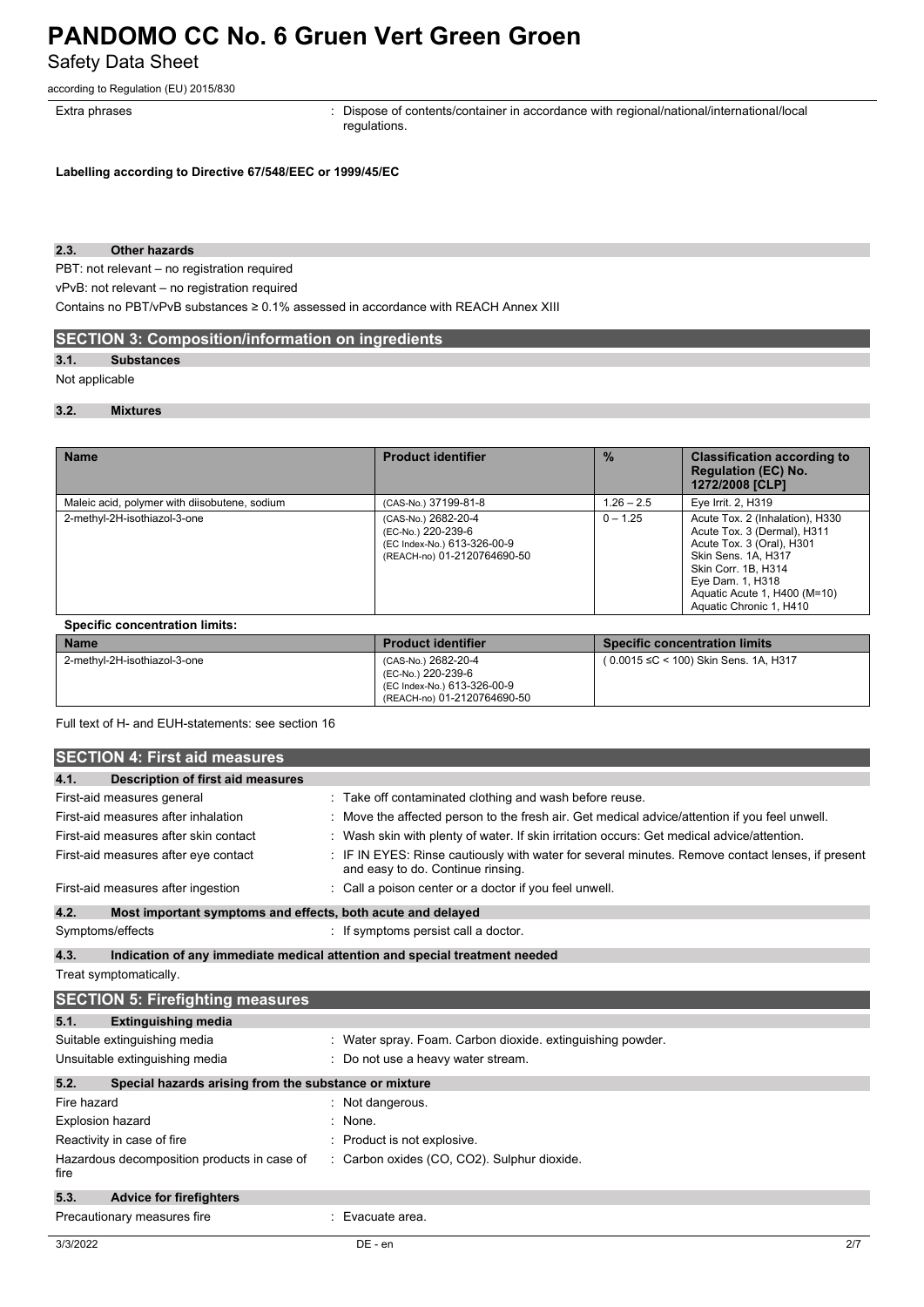Safety Data Sheet

| according to Regulation (EU) 2015/830                                        |                                                                                                                                                                                                                         |  |
|------------------------------------------------------------------------------|-------------------------------------------------------------------------------------------------------------------------------------------------------------------------------------------------------------------------|--|
| Firefighting instructions                                                    | : Contain the extinguishing fluids by bunding.                                                                                                                                                                          |  |
| Protection during firefighting                                               | Do not attempt to take action without suitable protective equipment. Self-contained breathing<br>apparatus.                                                                                                             |  |
| Other information                                                            | Fire residues and contaminated fire extinguishing water must be disposed of in accordance<br>with local regulations.                                                                                                    |  |
| <b>SECTION 6: Accidental release measures</b>                                |                                                                                                                                                                                                                         |  |
| 6.1.<br>Personal precautions, protective equipment and emergency procedures  |                                                                                                                                                                                                                         |  |
| General measures                                                             | : Spills of this product present a serious slipping hazard. Absorb spillage to prevent material<br>damage. Ensure adequate air ventilation.                                                                             |  |
| 6.1.1.<br>For non-emergency personnel                                        |                                                                                                                                                                                                                         |  |
| Protective equipment                                                         | : Concerning personal protective equipment to use, see section 8.                                                                                                                                                       |  |
| <b>Emergency procedures</b>                                                  | : Avoid contact with skin and eyes.                                                                                                                                                                                     |  |
| 6.1.2.<br>For emergency responders                                           |                                                                                                                                                                                                                         |  |
| Protective equipment                                                         | : Do not attempt to take action without suitable protective equipment. For further information<br>refer to section 8: "Exposure controls/personal protection".                                                          |  |
| 6.2.<br><b>Environmental precautions</b>                                     |                                                                                                                                                                                                                         |  |
| Avoid release to the environment. Prevent entry to sewers and public waters. |                                                                                                                                                                                                                         |  |
| 6.3.<br>Methods and material for containment and cleaning up                 |                                                                                                                                                                                                                         |  |
| For containment                                                              | : Collect spillage.                                                                                                                                                                                                     |  |
| Methods for cleaning up                                                      | Absorb with liquid-binding material (e.g. sand, diatomaceous earth, acid- or universal binding<br>agents).                                                                                                              |  |
| Other information                                                            | : Place in a suitable container for disposal in accordance with the waste regulations (see Section<br>13).                                                                                                              |  |
| 6.4.<br><b>Reference to other sections</b>                                   |                                                                                                                                                                                                                         |  |
| See Section 8. See Section 7. See Section 13.                                |                                                                                                                                                                                                                         |  |
| <b>SECTION 7: Handling and storage</b>                                       |                                                                                                                                                                                                                         |  |
| 7.1.<br><b>Precautions for safe handling</b>                                 |                                                                                                                                                                                                                         |  |
| Additional hazards when processed                                            | : See Section 8.                                                                                                                                                                                                        |  |
| Precautions for safe handling                                                | : Wear personal protective equipment. Ensure good ventilation of the work station. Prevent<br>aerosol formation or splashes.                                                                                            |  |
| Hygiene measures                                                             | Do not eat, drink or smoke when using this product. Always wash hands after handling the<br>product. Contaminated work clothing should not be allowed out of the workplace. Wash<br>contaminated clothing before reuse. |  |
| 7.2.<br>Conditions for safe storage, including any incompatibilities         |                                                                                                                                                                                                                         |  |
| <b>Technical measures</b>                                                    | : Keep container tightly closed in a cool, well-ventilated place.                                                                                                                                                       |  |
| Storage area                                                                 | : Keep out of frost.                                                                                                                                                                                                    |  |
| 7.3.<br>Specific end use(s)                                                  |                                                                                                                                                                                                                         |  |
| No additional information available                                          |                                                                                                                                                                                                                         |  |

**SECTION 8: Exposure controls/personal protection**

**8.1. Control parameters**

| C.I. pigment green 7 (1328-53-6)         |                           |  |
|------------------------------------------|---------------------------|--|
| DNEL/DMEL (Workers)                      |                           |  |
| Long-term - systemic effects, inhalation | 10 mg/ $m3$               |  |
| 2-methyl-2H-isothiazol-3-one (2682-20-4) |                           |  |
| DNEL/DMEL (Workers)                      |                           |  |
| Acute - local effects, inhalation        | $0.043$ mg/m <sup>3</sup> |  |
| Long-term - local effects, inhalation    | $0.021$ mg/m <sup>3</sup> |  |
| DNEL/DMEL (General population)           |                           |  |
| Acute - systemic effects, oral           | 0.053 mg/kg bw/day        |  |
| Acute - local effects, inhalation        | $0.043$ mg/m <sup>3</sup> |  |
| Long-term - systemic effects, oral       | 0.027 mg/kg bw/day        |  |
| Long-term - local effects, inhalation    | $0.021$ mg/m <sup>3</sup> |  |
| <b>PNEC</b> (Water)                      |                           |  |
| PNEC aqua (freshwater)                   | $3.39 \mu g/l$            |  |
| PNEC aqua (marine water)                 | $3.39 \mu g/l$            |  |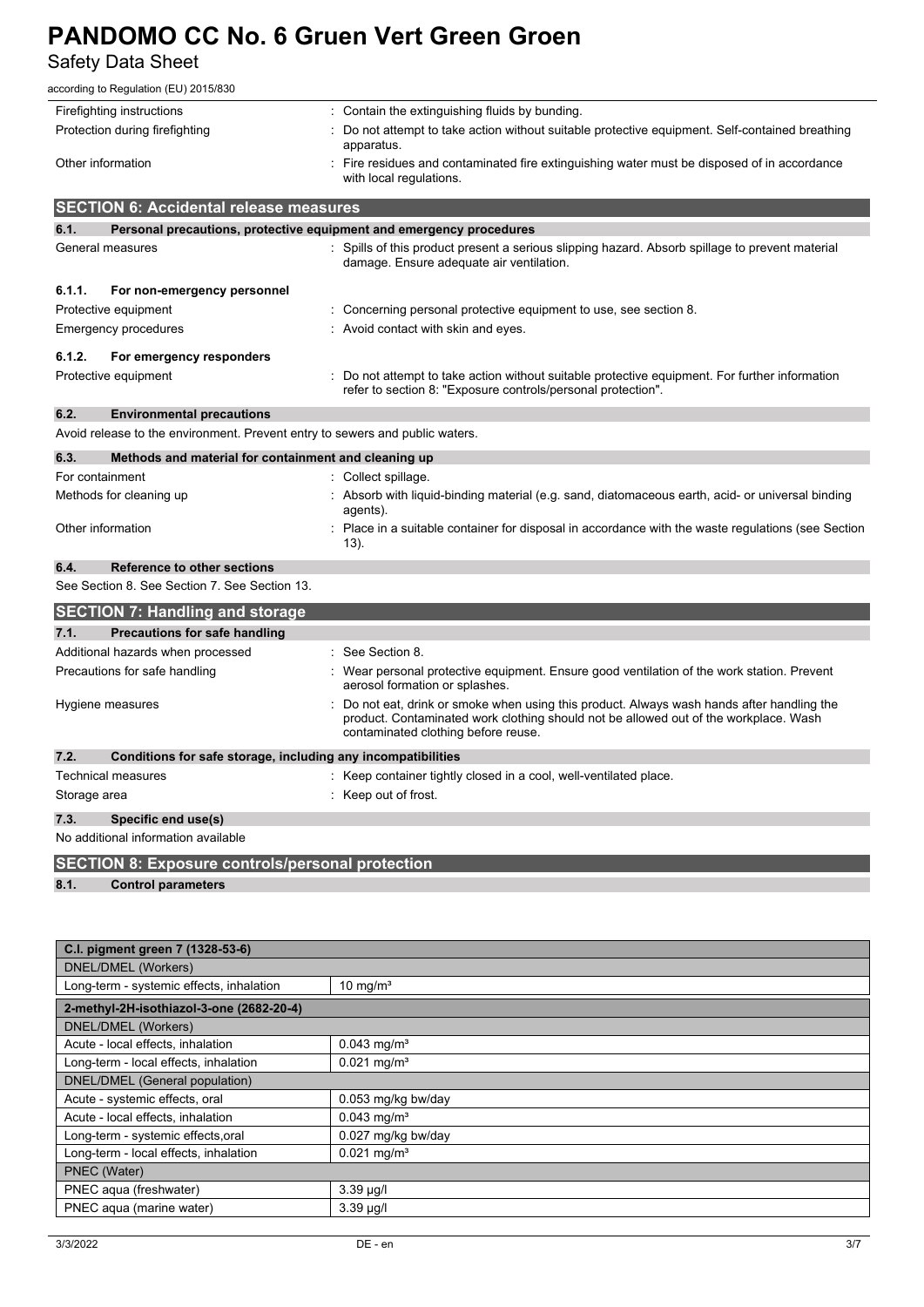Safety Data Sheet

according to Regulation (EU) 2015/830

| 2-methyl-2H-isothiazol-3-one (2682-20-4) |                 |  |
|------------------------------------------|-----------------|--|
| PNEC (Soil)                              |                 |  |
| <b>PNEC</b> soil                         | 0.047 mg/kg dwt |  |
| PNEC (STP)                               |                 |  |
| PNEC sewage treatment plant              | $0.23$ mg/l     |  |
| 8.2.<br><b>Exposure controls</b>         |                 |  |

#### **Appropriate engineering controls:**

Ensure good ventilation of the work station.

#### **Hand protection:**

Protective gloves. Please follow the instructions related to the permeability and the penetration time provided by the manufacturer. Choosing the proper glove is a decision that depends not only on the type of material, but also on other quality features, which differ for each manufacturer. Since the product consists of several substances, the durability of the glove material cannot be estimated and needs to be tested before use

#### **Eye protection:**

Avoid splashing. Wear closed safety glasses

#### **Skin and body protection:**

Wear proper protective equipment

#### **Respiratory protection:**

In case of inadequate ventilation wear respiratory protection. Do not breathe gas/fumes/vapour/spray



#### **Environmental exposure controls:**

Avoid release to the environment.

#### **Other information:**

Handle in accordance with good industrial hygiene and safety procedures.

| <b>SECTION 9: Physical and chemical properties</b>            |                                      |  |
|---------------------------------------------------------------|--------------------------------------|--|
| Information on basic physical and chemical properties<br>9.1. |                                      |  |
| Physical state                                                | : Liquid                             |  |
| Appearance                                                    | : Liquid.                            |  |
| Colour                                                        | Green.                               |  |
| Odour                                                         | No data available                    |  |
| Odour threshold                                               | No data available                    |  |
| рH                                                            | $: 10 - 11$                          |  |
| Relative evaporation rate (butylacetate=1)                    | No data available                    |  |
| Melting point                                                 | Not applicable                       |  |
| Freezing point                                                | No data available                    |  |
| Boiling point                                                 | 100 $^{\circ}$ C                     |  |
| Flash point                                                   | No data available                    |  |
| Auto-ignition temperature                                     | No data available                    |  |
| Decomposition temperature                                     | No data available                    |  |
| Flammability (solid, gas)                                     | : Not applicable                     |  |
| Vapour pressure                                               | No data available                    |  |
| Relative vapour density at 20 °C                              | No data available                    |  |
| Relative density                                              | No data available                    |  |
| Density                                                       | $: 1 - 1.2$                          |  |
| Solubility                                                    | Forms emulsion in presence of water. |  |
| Partition coefficient n-octanol/water (Log Pow)               | : No data available                  |  |
| Viscosity, kinematic                                          | No data available                    |  |
| Viscosity, dynamic                                            | No data available                    |  |
| Explosive properties                                          | No data available                    |  |
| Oxidising properties                                          | No data available                    |  |
| <b>Explosive limits</b>                                       | No data available                    |  |
|                                                               |                                      |  |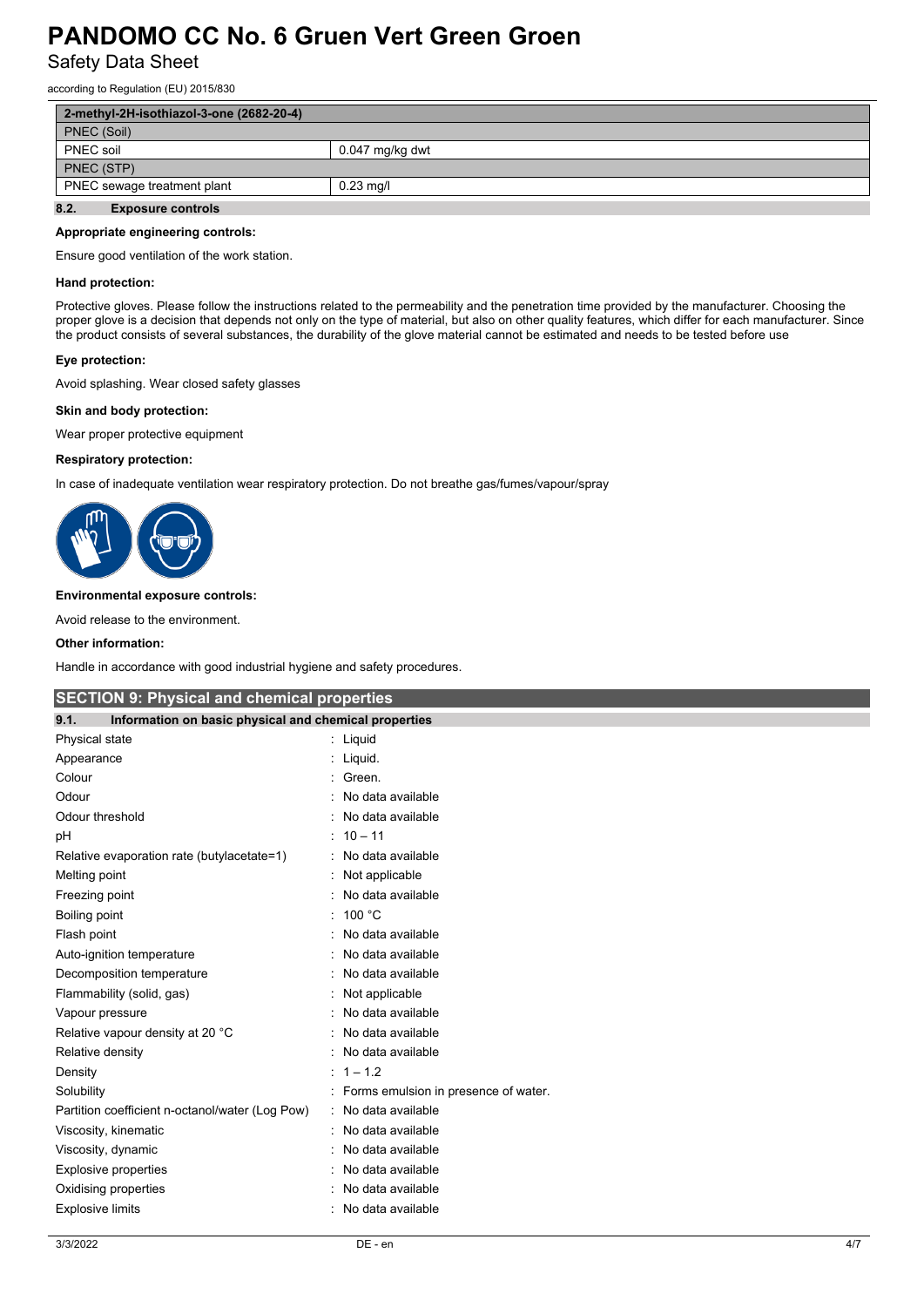Safety Data Sheet

according to Regulation (EU) 2015/830

| 9.2.           | <b>Other information</b>                                                         |
|----------------|----------------------------------------------------------------------------------|
| VOC content    | $:$ < VOC - Swiss ordinance                                                      |
|                | <b>SECTION 10: Stability and reactivity</b>                                      |
| 10.1.          | <b>Reactivity</b>                                                                |
|                | No additional information available.                                             |
| 10.2.          | <b>Chemical stability</b>                                                        |
|                |                                                                                  |
|                | Stable under normal conditions. To avoid thermal decomposition, do not overheat. |
| 10.3.          | Possibility of hazardous reactions                                               |
|                | No dangerous reactions known under normal conditions of use.                     |
| 10.4.          | <b>Conditions to avoid</b>                                                       |
|                | None under recommended storage and handling conditions (see section 7).          |
| 10.5.          | Incompatible materials                                                           |
| None.          |                                                                                  |
| 10.6.          | <b>Hazardous decomposition products</b>                                          |
|                | Carbon monoxide, Carbon dioxide.                                                 |
|                |                                                                                  |
|                | <b>SECTION 11: Toxicological information</b>                                     |
| 11.1.          | Information on toxicological effects                                             |
| Acute toxicity | : Not classified                                                                 |

| 2-methyl-2H-isothiazol-3-one (2682-20-4)               |                                                                                                                                            |
|--------------------------------------------------------|--------------------------------------------------------------------------------------------------------------------------------------------|
| LD50 oral rat                                          | 120 mg/kg bodyweight (EPA OPPTS 870.1100: Acute Oral Toxicity, Rat, Female,<br>Experimental value, Oral, 7 day(s))                         |
| LD50 dermal rat                                        | 242 mg/kg bodyweight (OECD 402: Acute Dermal Toxicity, 24 h, Rat, Male / female,<br>Experimental value, Dermal, 14 day(s))                 |
| LC50 Inhalation - Rat                                  | 0.11 mg/l (OECD 403: Acute Inhalation Toxicity, 4 h, Rat, Male / female, Experimental value,<br>Inhalation (aerosol), $7 \text{ day}(s)$ ) |
| Skin corrosion/irritation                              | : Not classified                                                                                                                           |
|                                                        | $pH: 10 - 11$                                                                                                                              |
| Serious eye damage/irritation                          | : Not classified                                                                                                                           |
|                                                        | pH: 10 - 11                                                                                                                                |
| Respiratory or skin sensitisation                      | : May cause an allergic skin reaction.                                                                                                     |
| Germ cell mutagenicity                                 | : Not classified                                                                                                                           |
| Carcinogenicity                                        | : Not classified                                                                                                                           |
| Reproductive toxicity                                  | : Not classified                                                                                                                           |
| STOT-single exposure                                   | : Not classified                                                                                                                           |
| STOT-repeated exposure                                 | : Not classified                                                                                                                           |
| Aspiration hazard                                      | : Not classified                                                                                                                           |
| Potential adverse human health effects and<br>symptoms | : No data available.                                                                                                                       |

| <b>SECTION 12: Ecological information</b> |                                                                                                                                 |
|-------------------------------------------|---------------------------------------------------------------------------------------------------------------------------------|
| 12.1.<br><b>Toxicity</b>                  |                                                                                                                                 |
| Ecology - general                         | : The product is not considered harmful to aquatic organisms nor to cause long-term adverse<br>effects in the environment.      |
| Ecology - water                           | : Avoid undiluted product to come into sewer or superficial water.                                                              |
| 2-methyl-2H-isothiazol-3-one (2682-20-4)  |                                                                                                                                 |
| ErC50 algae                               | 0.23 mg/l (Equivalent or similar to OECD 201, 96 h, Pseudokirchneriella subcapitata, Static<br>system, Experimental value, GLP) |

| 12.2.<br>Persistence and degradability         |                                     |
|------------------------------------------------|-------------------------------------|
| <b>PANDOMO CC No. 6 Gruen Vert Green Groen</b> |                                     |
| Persistence and degradability                  | Not applicable.                     |
| 2-methyl-2H-isothiazol-3-one (2682-20-4)       |                                     |
| Persistence and degradability                  | Not readily biodegradable in water. |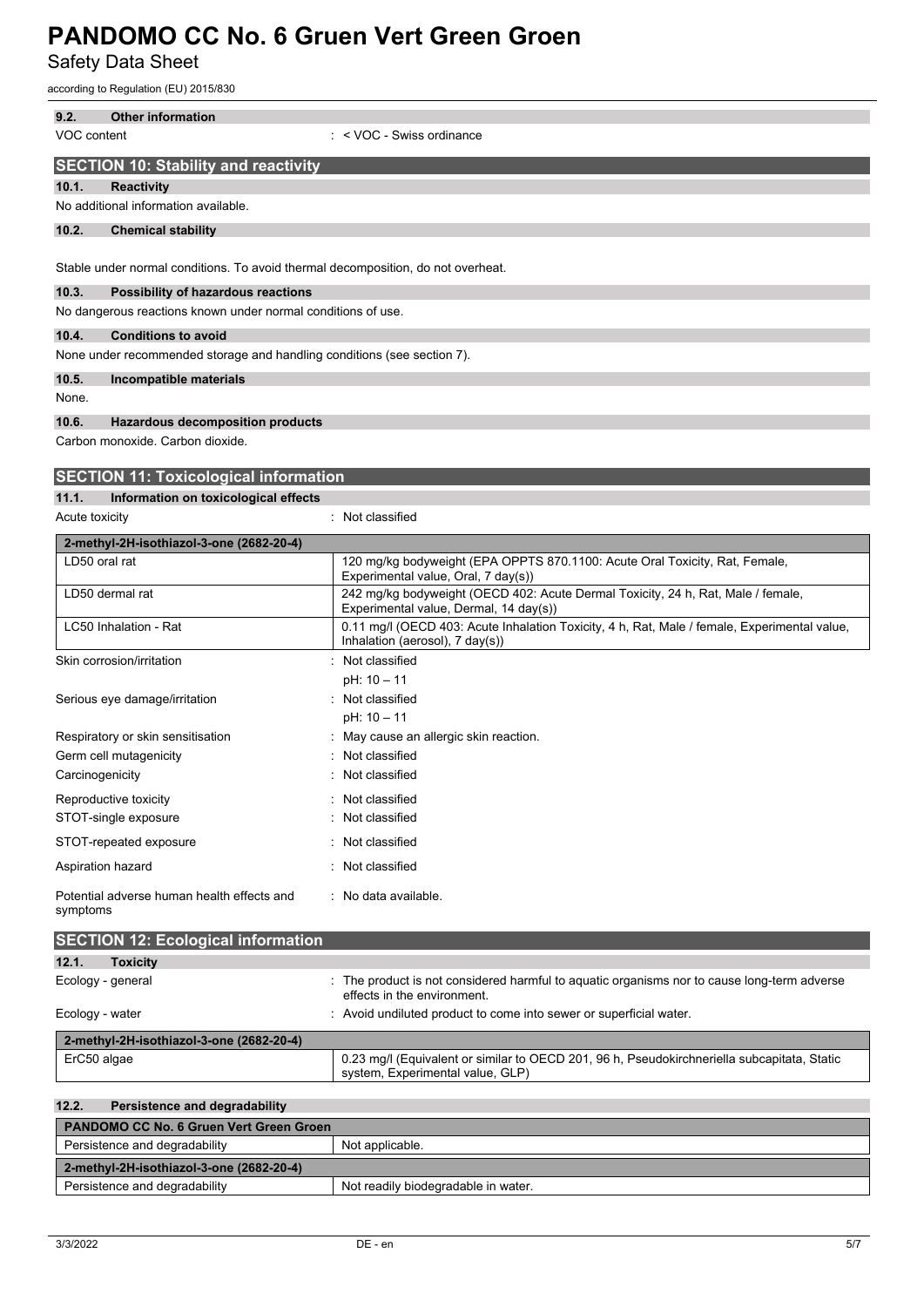Safety Data Sheet

according to Regulation (EU) 2015/830

| 12.3.<br><b>Bioaccumulative potential</b>                     |                                                                                                                                                                                 |  |
|---------------------------------------------------------------|---------------------------------------------------------------------------------------------------------------------------------------------------------------------------------|--|
| <b>PANDOMO CC No. 6 Gruen Vert Green Groen</b>                |                                                                                                                                                                                 |  |
| Bioaccumulative potential                                     | No bioaccumulation.                                                                                                                                                             |  |
| 2-methyl-2H-isothiazol-3-one (2682-20-4)                      |                                                                                                                                                                                 |  |
| BCF - Fish [1]                                                | 5.75 - 48.1 (56 day(s), Lepomis macrochirus, Flow-through system, Fresh water,<br>Experimental value)                                                                           |  |
| Partition coefficient n-octanol/water (Log Pow)               | -0.486 (Experimental value, OECD 107: Partition Coefficient (n-octanol/water): Shake Flask<br>Method, 25 °C)                                                                    |  |
| Bioaccumulative potential                                     | Low potential for bioaccumulation (BCF $<$ 500).                                                                                                                                |  |
| 12.4.<br><b>Mobility in soil</b>                              |                                                                                                                                                                                 |  |
| <b>PANDOMO CC No. 6 Gruen Vert Green Groen</b>                |                                                                                                                                                                                 |  |
| Ecology - soil                                                | No information available.                                                                                                                                                       |  |
| 2-methyl-2H-isothiazol-3-one (2682-20-4)                      |                                                                                                                                                                                 |  |
| Surface tension                                               | 68.8 mN/m (19.5 °C, 1 g/l, OECD 115: Surface Tension of Aqueous Solutions)                                                                                                      |  |
| Organic Carbon Normalized Adsorption<br>Coefficient (Log Koc) | 1.06 (log Koc, OECD 106: Adsorption/Desorption Using a Batch Equilibrium Method,<br>Experimental value, GLP)                                                                    |  |
| Ecology - soil                                                | Highly mobile in soil.                                                                                                                                                          |  |
| 12.5.<br><b>Results of PBT and vPvB assessment</b>            |                                                                                                                                                                                 |  |
| <b>PANDOMO CC No. 6 Gruen Vert Green Groen</b>                |                                                                                                                                                                                 |  |
| PBT: not relevant - no registration required                  |                                                                                                                                                                                 |  |
| vPvB: not relevant - no registration required                 |                                                                                                                                                                                 |  |
| <b>Component</b>                                              |                                                                                                                                                                                 |  |
| 2-methyl-2H-isothiazol-3-one (2682-20-4)                      | This substance/mixture does not meet the PBT criteria of REACH regulation, annex XIII<br>This substance/mixture does not meet the vPvB criteria of REACH regulation, annex XIII |  |
| 12.6.<br><b>Other adverse effects</b>                         |                                                                                                                                                                                 |  |
| Additional information                                        | : Avoid release to the environment.                                                                                                                                             |  |
| <b>SECTION 13: Disposal considerations</b>                    |                                                                                                                                                                                 |  |
| 13.1.<br><b>Waste treatment methods</b>                       |                                                                                                                                                                                 |  |
| Regional legislation (waste)                                  | Disposal must be done according to official regulations.                                                                                                                        |  |
| Waste treatment methods                                       | Dispose of contents/container in accordance with licensed collector's sorting instructions.                                                                                     |  |
| Sewage disposal recommendations                               | Do not discharge into drains or the environment.                                                                                                                                |  |
| European List of Waste (LoW) code                             | 08 04 10 - waste adhesives and sealants other than those mentioned in 08 04 09                                                                                                  |  |
| <b>SECTION 14: Transport information</b>                      |                                                                                                                                                                                 |  |
| In accordance with ADR / IMDG / IATA / ADN / RID              |                                                                                                                                                                                 |  |
| $\mathbf{u}$                                                  | $\mathbf{L}$                                                                                                                                                                    |  |

| <b>ADR</b>                                 | <b>IMDG</b>   | <b>IATA</b>                            | <b>ADN</b>    | <b>RID</b>    |
|--------------------------------------------|---------------|----------------------------------------|---------------|---------------|
| 14.1.<br><b>UN number</b>                  |               |                                        |               |               |
| Not regulated                              | Not regulated | Not regulated                          | Not regulated | Not regulated |
| 14.2.<br>UN proper shipping name           |               |                                        |               |               |
| Not regulated                              | Not regulated | Not regulated                          | Not regulated | Not regulated |
| Not regulated                              | Not regulated | Not regulated                          | Not regulated | Not regulated |
| 14.3.<br><b>Transport hazard class(es)</b> |               |                                        |               |               |
| Not regulated                              | Not regulated | Not regulated                          | Not regulated | Not regulated |
| Not regulated                              | Not regulated | Not regulated                          | Not regulated | Not regulated |
| 14.4.<br><b>Packing group</b>              |               |                                        |               |               |
| Not regulated                              | Not regulated | Not regulated                          | Not regulated | Not regulated |
| <b>Environmental hazards</b><br>14.5.      |               |                                        |               |               |
| Not regulated                              | Not regulated | Not regulated                          | Not regulated | Not regulated |
|                                            |               | No supplementary information available |               |               |

## **14.6. Special precautions for user**

### **- Overland transport**

Not regulated

### **- Transport by sea**

Not regulated

### **- Air transport**